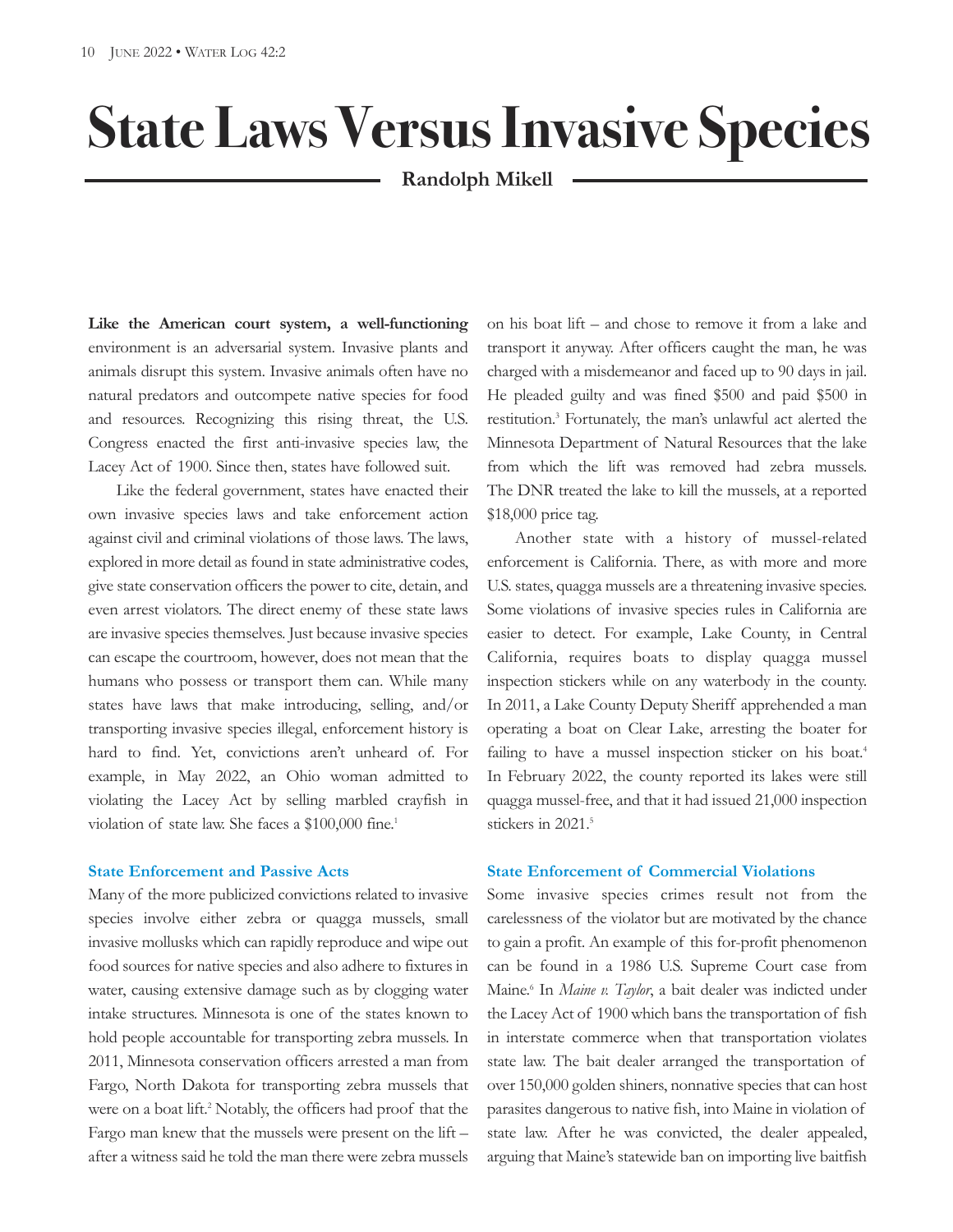

violated the Commerce Clause of the U.S. Constitution, which prohibits the government from discriminating or posing an undue burden on interstate commerce.

Eventually, the U.S. Supreme Court reviewed his claims and rejected his argument, holding that Maine's statute did not violate the Commerce Clause because it served a legitimate local purpose that could not be accomplished in a less discriminatory manner. This case laid a foundation for state enforcement of commercial invasive species crimes by demonstrating that states can constitutionally prohibit the interstate trafficking of invasives.

A more recent instance of transportation and sale of an invasive species occurred in Wisconsin in 2016. Like invasive species laws in many states, Wisconsin law bans the live transport of invasive carp. These fish can quickly overtake waterways, grow up to 80 pounds, and jump 10 feet out of the water, giving the state law strong justification to protect its boaters and natural resources. Reportedly, after a citizen filed a complaint accusing a market of selling invasive carp, the Wisconsin Department of Natural Resources traced the fish back to a fish dealer. <sup>7</sup> The dealer was convicted of numerous violations, including the illegal possession and sale of over 9,000 pounds of these fish. This was the state's first conviction related to illegal possession and sale of invasive carp. Yet, had the dealer cut the gills or gutted the fish – thus removing the threat of their invading a waterway – the possession and sale would not have broken Wisconsin law.

Another example of selling live invasive fish occurred in New York in 2011. There, a fish dealer sold a large volume of northern snakehead fish he had imported – nearly 4,000 fish in multiple shipments from China in violation of state law. <sup>8</sup> Snakeheads are toothy creatures that can devour native fish, reproduce quickly, and even travel short distances on dry land. They have few natural predators in the United States. They are also said to be delicious. Officers arrested the fish dealer for importing the illegal fish. He faced felony charges and up to four years for his crimes.